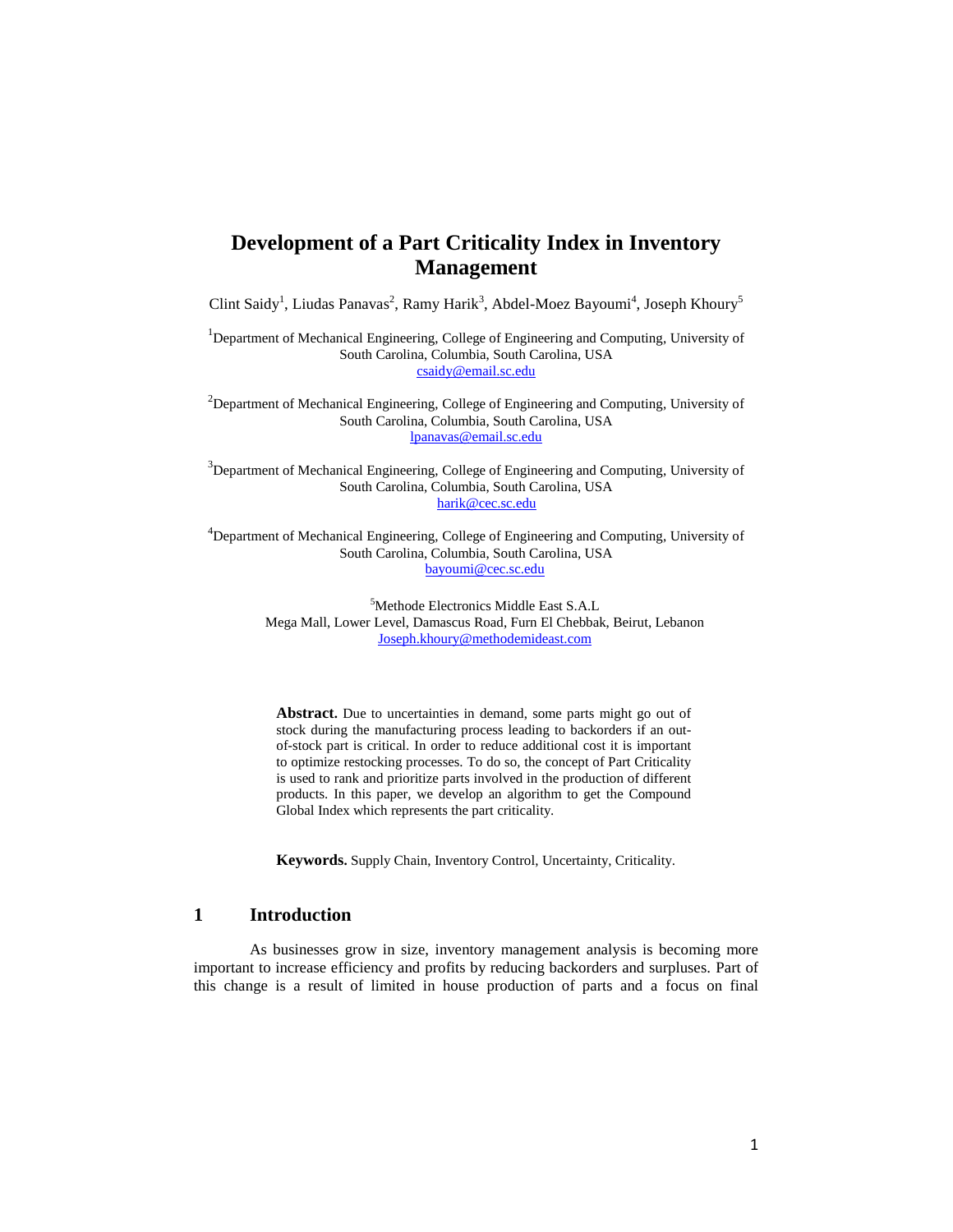assembly, which creates a need to evaluate part criticality in the supply chain. The two fundamental problems that arise from a poor supply chain are a large backlog and surplus. The percentage of items backordered and the number of backorder days are important measures of the quality of a company's customer service and the effectiveness of its inventory management. On the other hand, if the business has an inventory surplus it will incur costs to store, track and insure inventory. Therefore, creating an inventory management system that ranks part criticality based on their creation of backorders and surpluses can create significant financial and customer service improvements for a business.

Two common inventory-management strategies are the just-in-time (JIT) method, where companies plan to receive items as they are needed rather than maintaining high inventory levels, and materials requirement planning (MRP), which schedules material deliveries based on sales forecasts. JIT means that manufacturers and retailers keep only what they need to produce and sell products in inventory, which reduces storage and insurance costs, as well as the cost of liquidating or discarding unused, unwanted inventory. To balance this style of inventory management, manufacturers and retailers must work together to monitor the availability of resources on the manufacturer's end and consumer demand on the retailer's. The MRP inventory management method is salesforecast dependent. This means that manufacturers must have accurate sales records to enable accurate planning of inventory needs and to communicate those needs with materials suppliers in a timely manner. These methods are geared towards supply chain management and are concerned with when certain products are to be ordered but do not incorporate in what order and whether they should be ordered. Overall, these methods view all parts as having equal importance and miss the part criticality tier that helps account for imperfections and differentiation between different parts that affect production time.

To achieve a balance between efficient customer service and low inventory cost, an optimization model should be set in place that finds a part that is most critical amongst the bills of material. Companies cannot spread their recourses equally amongst all the products and inventory management. By defining the most important parts companies will be able to more efficiently delegate their resources. In order to do this, an algorithm will be created using different components of existing part criticality models found through a literature review. Then the part criticality index will be generated in order to target critical parts on the inventory floor and will be simulated through randomly generated number tests. Finally, the system will be placed in a real world application to test its effectiveness.

### **2 Literature Review**

As business and production facilities grow in size and complexity, inventory and supply chain management have grown increasingly important to gain an upper edge. Today's environment is no longer brand vs brand but instead involves entire supply chains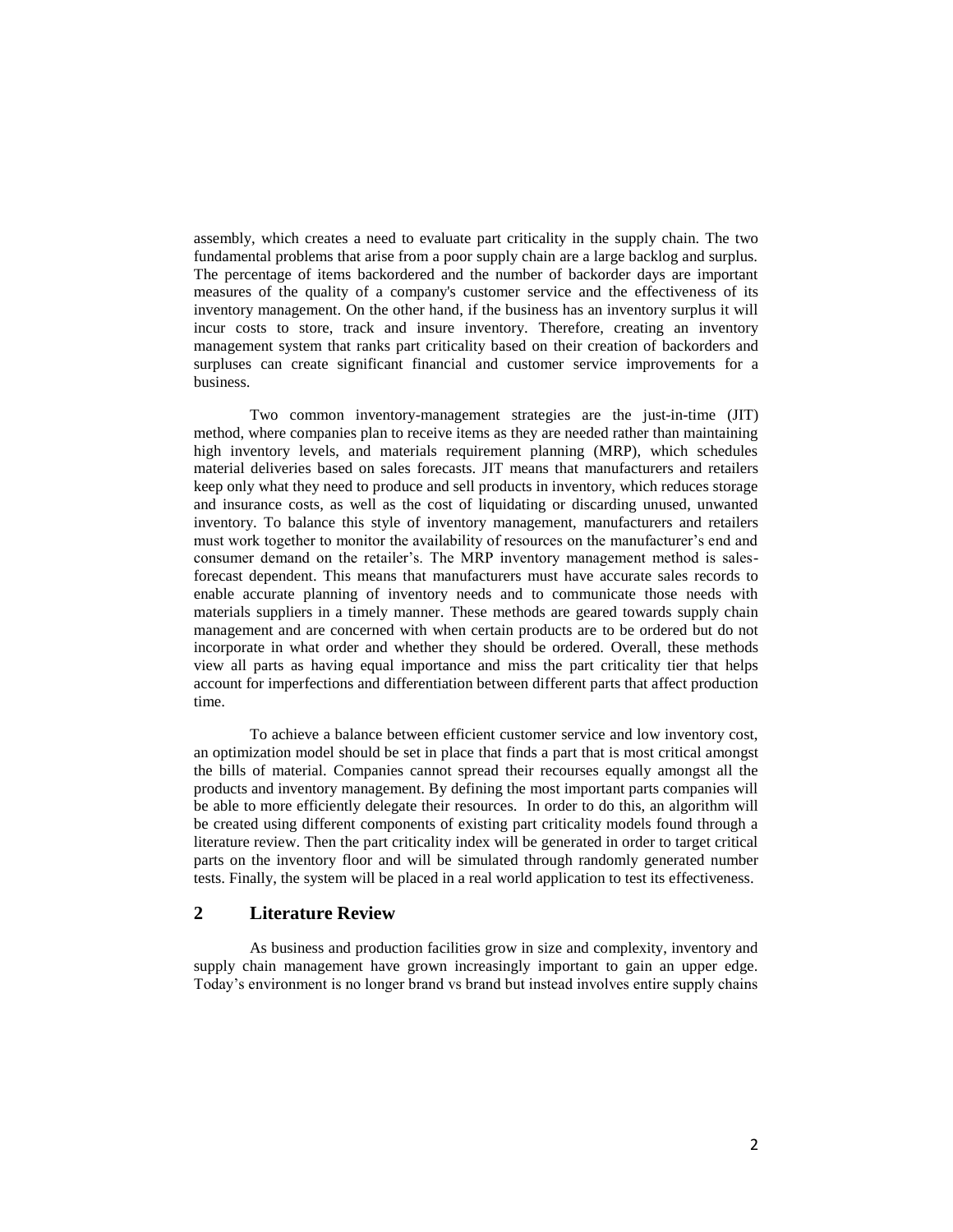[4]. A large part of this supply chain is material requirement planning and safety stock decisions. With the cost of holding inventory as high as 40% of the inventory value, it is important to maintain the optimal amount [8].

Modeling and determining the optimal amount of inventory depends on several factors. Depending on the company size, either a single or a multi-echelon system should be put in place. If the model represents a single entity, such as a warehouse, a single echelon model is used. Multi-echelon, composed of many single-echelon systems, models are used most often due to current companies size [3]. Finally, event occurrences can be assigned numbers, deterministic or stochastic, when creating inventory models. All these variables create a variety of inventory management policies.

The first part criticality inventory system investigated is the spare parts theory, which involves the assignment of criticality to the parts that make up the manufacturing equipment. Due to the high uncertainty of the requirement of the spare parts and small amount of suppliers, spare parts are inherently difficult to manage. This generally causes a large amount of overstocking [7]. In order to deal with these issues, spare parts are generally put into categories in order help create proper stocking. Drekker began this by allowing equipment criticality to determine the stock of spare parts by assigning each piece of equipment a status of either "critical and non-critical" [2].

In order to determine the optimal order quantity and reorder point for aircraft spare parts, Aisyati et al. [1] used a continuous review model. The suggested model resulted in smaller total cost compared with existing policy. An ABC classification system was used to categorize the parts based on their dollar contribution. Focus was on class A and B which commonly known as important classes. The result from the research indicates that the continuous review policy gives a significant amount of saving compared to the pre-existing policy. Finally, in order to expand on the ABC model, Stoll [9] used a three dimensional approach allowing for the predictability of demand and importance of the part to be calculated in. The spare part inventory theories lay the groundwork for determining the criticality of different parts of a production facility.

Another way to examine the importance of a part is to investigate the intricate web of the interactions among the units of related systems. One of the most successful recent approaches to capturing the fundamental features of the structure and dynamics of complex systems has been the investigation of the networks associated with the units (nodes) together with their relations (edges). Mones et al. [6] developed an approach and proposed a measure capable of capturing the essential features of the structure and the degree of hierarchy in a complex network. The measure introduced is based on a generalization of the m-reach centrality, which is first extending to directed/partially directed graphs. Then, a global reaching centrality (GRC) was defined, which is the difference between the maximum and the average value of the generalized reach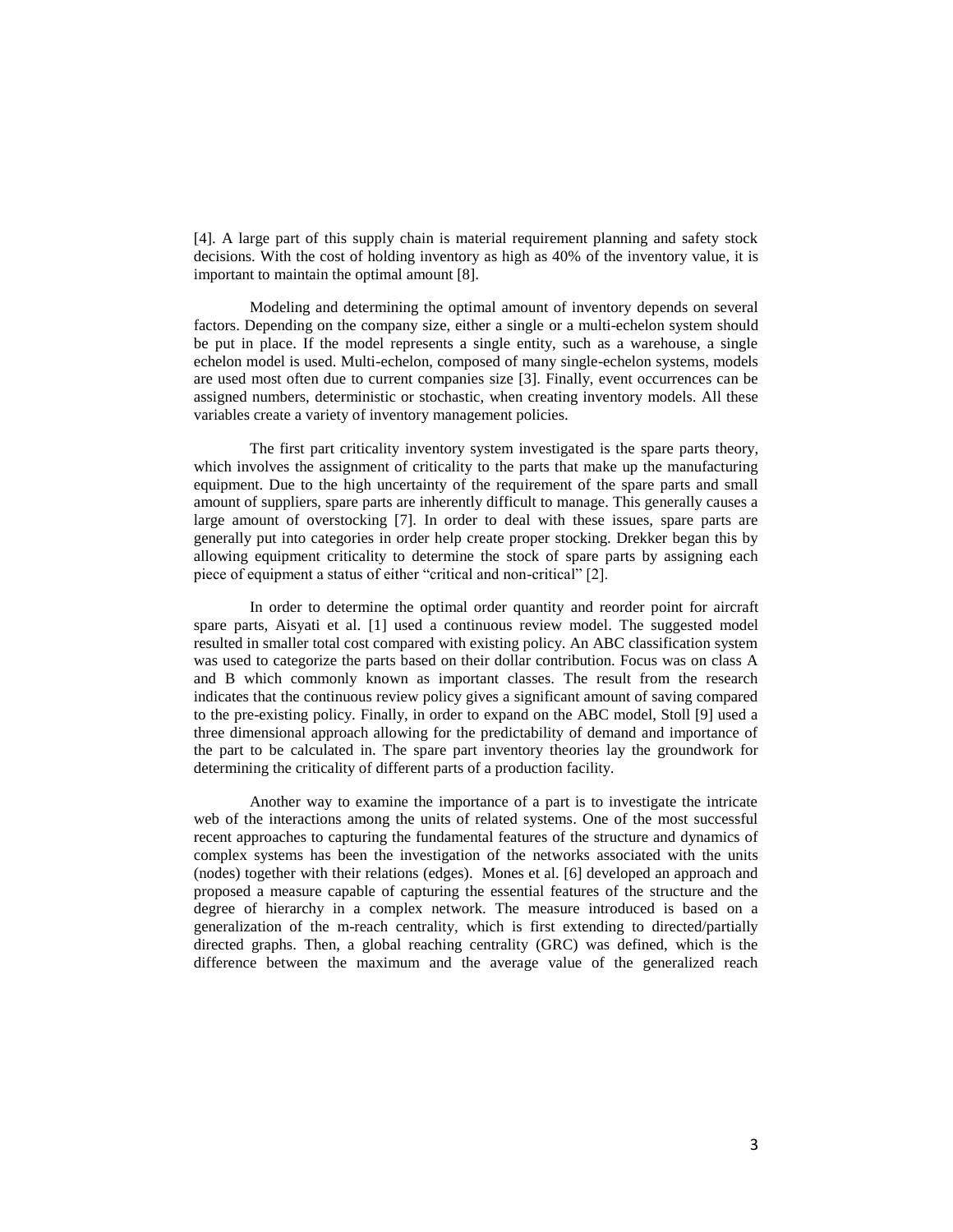centralities over the network. Results for real networks show that the hierarchy measure is related to the controllability of the given system.



**Fig. 1.** Diagram illustrating the process of visualizing an ensemble of networks.(Mones et al., 2012)

Manzini et al [5] uses the method of nodes and edges to create a system to deal with manufacturing-to-order and assembly-to-order processes. Since each product is unique there is no large part inventory to pick from. To formalize the utilization of the part in the production, Manzini lets the source node be when the part is introduced and the sink node be the milestone before the production operation requiring the component. Then to evaluate the criticality of the part, Manzini finds the overlap of the probability that the component is needed in the production operation and the probability that component has not arrived. An overlap of these provides a risk that determines the criticality of the part. The system of edges and nodes works well in production lines because of the step-by-step nature of manufacturing facilities.

# **3 Defining the Part Criticality Index**

The solution employed in this paper focuses on the idea on part Criticality in Inventory Management. This idea stems from: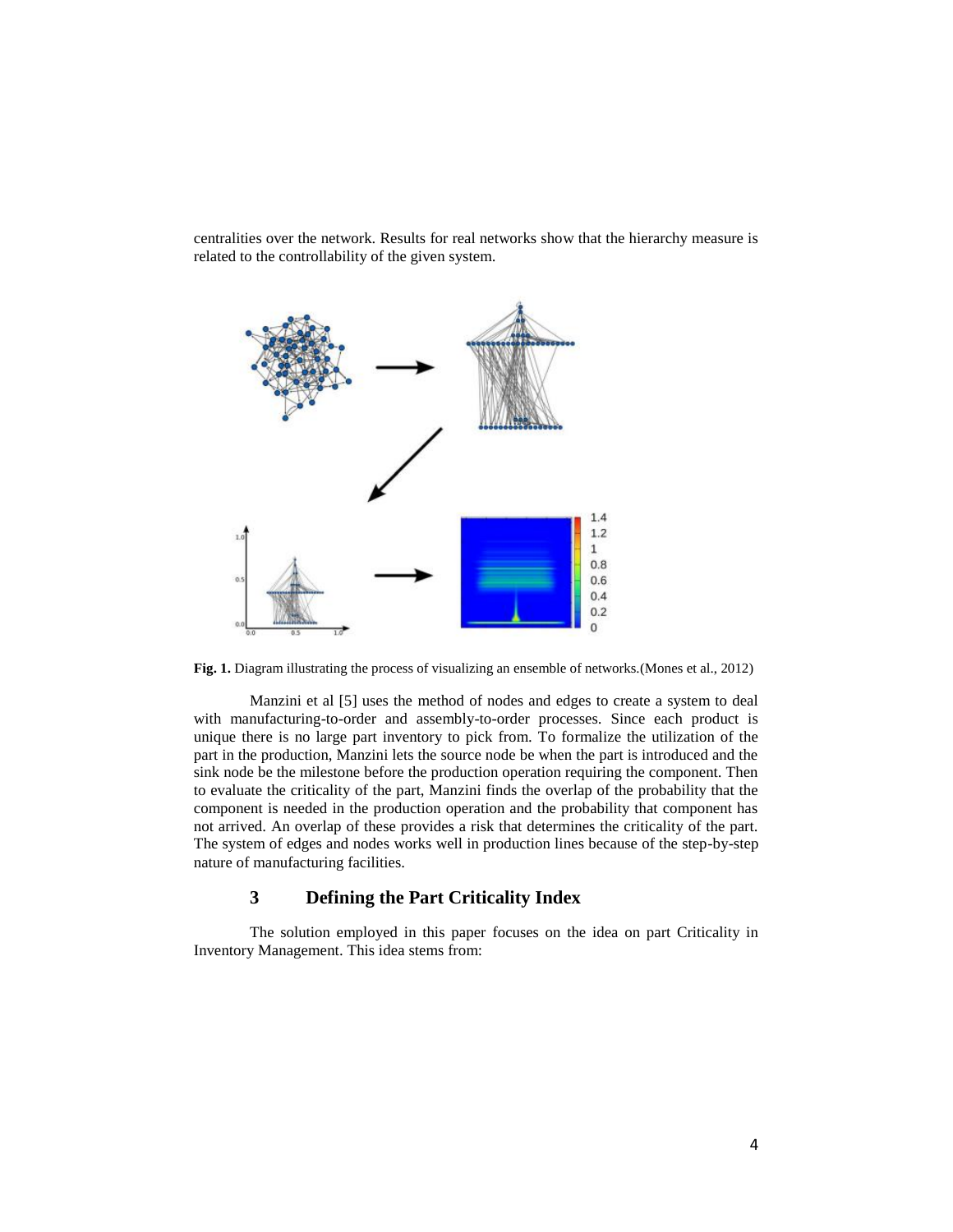- The spare parts inventory management technique where equipment spare parts are assigned a value due to their criticalness to the production line [2].
- The system of nodes and edges Mones et al. put forward to describe the fundamental features and hierarchies of a structure and dynamics of complex systems [6].



#### **Fig. 2.** Typical Product

Combining these two systems gave a unique approach to determining the part criticality. The spare parts inventory management system introduced the concept of backlogs and order demand to part criticality while the system of nodes and edges allowed for the complex system of a product and production line to be simplified and quantified.

The system of nodes and edges can be applied to a production line if the nodes are looked at as parts and edges being the assembly links. If a part is out of stock, this cuts off connections not allowing the production to flow through the map to the final assembly. The most critical parts of a product then become the parts with the most connections due to their ability to cut off more of the production line and are therefore given preference in stocking systems. The spare part inventory technique was used to rank the product criticality by including the demand and backlog. This way the most important part could be found by combining the most important parts and products of a production line. This will helps envision the bigger supply chain later in order tackle criticality not only on the factory floor but by reaching suppliers and enhancing the cooperation between all the supply chain entities. A general approach for the creation of each factor in the methodology is listed below followed by a more detailed approach.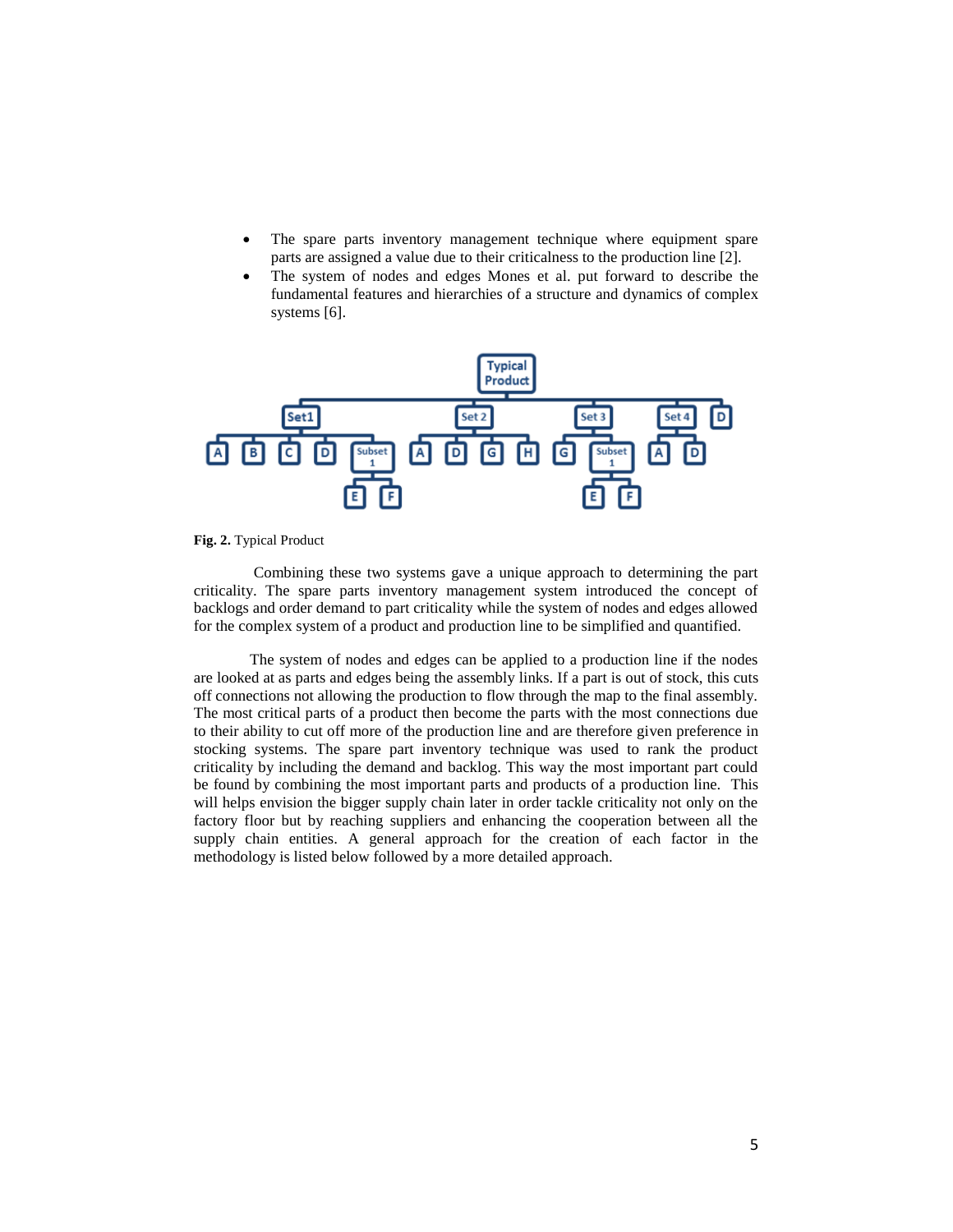

**Fig. 3.** Path to find part criticality

#### **3.1 Local Influence**

The first step is to define the local influence of a certain node i (nodes in this case represent parts, sub-parts, and the final product) in an unweighted directed graph. The studied network is a directed network since only parts lead to sub-parts which lead to final product and not the other way around. The local influence, LI(i), is defined as the proportion of all nodes in the graph that can be reached from node i via incoming edges to i.

$$
LI(i) = \frac{\text{# of direct child links}}{\text{Total # of links}}\tag{1}
$$

A child link is a link that connects the parent node to the child node i.

#### **3.2 Maximum Local Influence**

After calculating local influence at all nodes, we designate  $LI<sup>max</sup>$  as the highest Local Influence.  $LI^{max}$  will be used in the following step in order to normalize the Local Influence to compare LI of a certain part between different products.

$$
LI^{max} = \max_{i \le N-1} LI(i)
$$
 (2)

#### **3.3 Part to Product Influence**

Thus, we can calculate the Part to Product Influence (PPI):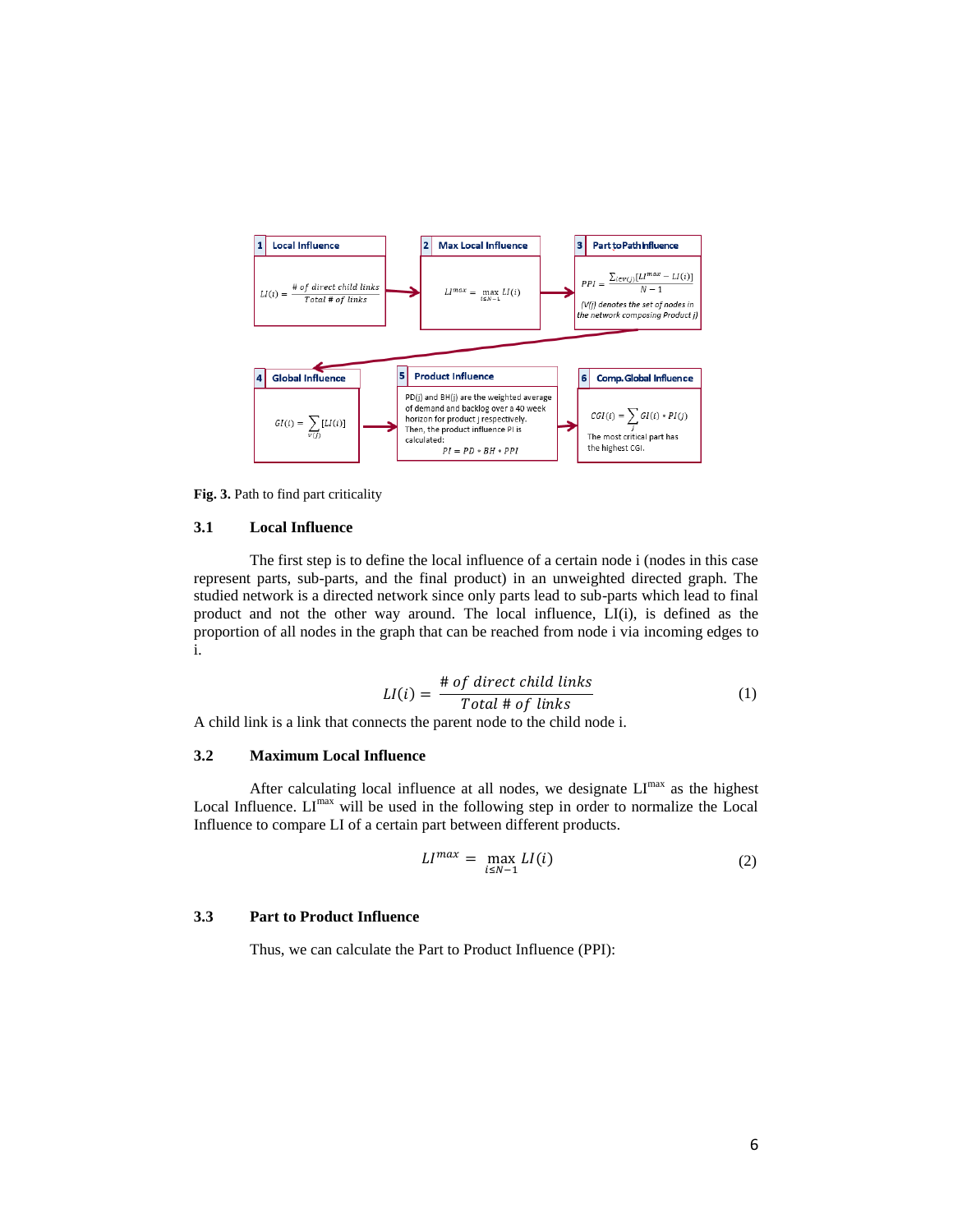$$
PPI = \frac{\sum_{i \in V(j)} [LI^{max} - LI(i)]}{N - 1}
$$
 (3)

Note that V(j) denotes the set of nodes in the network composing Product j.

Calculating the PPI allows us compare the influence of the parts on different products.

#### **3.4 Global Influence**

The Global Influence of a Part in a Product can be calculated as follows:

$$
GI(i) = \sum_{V(j)} [LI(i)] \tag{4}
$$

In other words GI(i) represents the weight of each part in a product, bigger GI(i) shows that part i is a major component of the product.

#### **3.5 Product Influence and Backlog History**

Calculate Product Influence and Backlog History of each product. This is an important criterion to relate each product to the larger picture of the entire production facility.

- a. PD(j) is the weighted average of Demand over a 40 week horizon for product j.
- b. BH(j) is the weighted average backlog over a 40 week horizon for product j.
- c. Calculate the product Index PI which is the product of PPI, PD, and BH.

#### **3.6 Compound Global Index**

The last step is to find the Compound Global Index (CGI) that represents the part criticality among all products. The CGI brings together the most important parts and products to find the most critical parts to the production line. To calculate CGI for each part, we use the following equation representing the sum-product of parts Global Influence in each product and the Product Influence:

$$
CGI(i) = \sum_{j} GI(i) * PI(j)
$$
 (5)

The higher the parts CGI the more critical it is.

#### **4 Inventory Model**

**4.1 Products**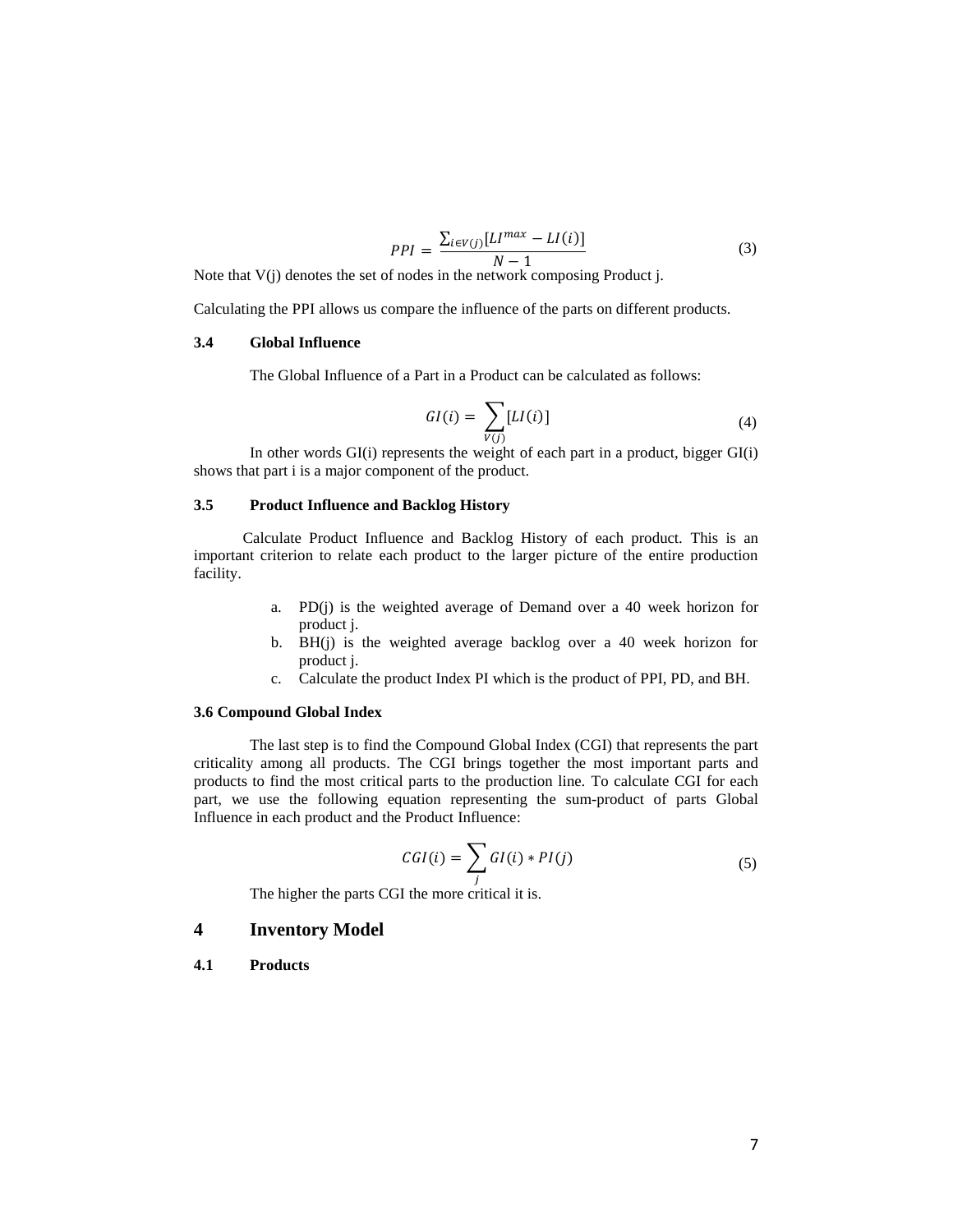Six fictional products where created in order to apply the above-mentioned algorithm. Each product consists of a set of parts, subsets, and sets. Note that subsets are subassemblies of parts, and sets are subassemblies of parts and subsets. Creating multiple products helps create a more realistic representation of a large final assembly production facility.

#### **4.2 Supply and Demand**

In this model, both supply and demand are set as constant stochastic variables. The distribution used is the uniform distribution. Furthermore, a finite planning horizon of 40 weeks is used.

#### **4.3 Inventory and Backlog**

In order to perform accurate long run simulations a model was created to help us simulate a realistic scenario where inventory is not scrapped from period to another and unmet demand is met in the upcoming periods. In create this model inventory from one period to another is kept and unmet demand from one period to another is backlogged.

Inventory,  $I(n)$ , and shortage,  $S(n)$ , for a typical period n is calculated as follows:

$$
I(n) = I(n-1) + Max[ Q(n) - D(n), 0 ]
$$
  

$$
I(0) = 0
$$
 (6)

$$
S(n) = S(n-1) + Max[D(n) - Q(n), 0]
$$
  

$$
S(0) = 0
$$
 (7)

Note that  $D(n)$  and  $Q(n)$  represent Demand and Supply during a period n respectively.

## **5 Discussion of Results**

#### **5.1 Primitive Model**

A first model was developed with the following assumptions: surplus inventory from one term to another is scrapped and backlog is not allowed, i.e., unmet demand during a certain period is disregarded in the next period. For this model, all random simulation led to same result, the same part was found to be critical. But, this model is not logical since inventory can be kept from one period to another and unmet demand is usually met in the upcoming periods. Hence, a more realistic model was developed in order to take into consideration surplus inventory and backlog. The integration of these parameters was already discussed in section 3.3.

#### **5.2 Short Run Results**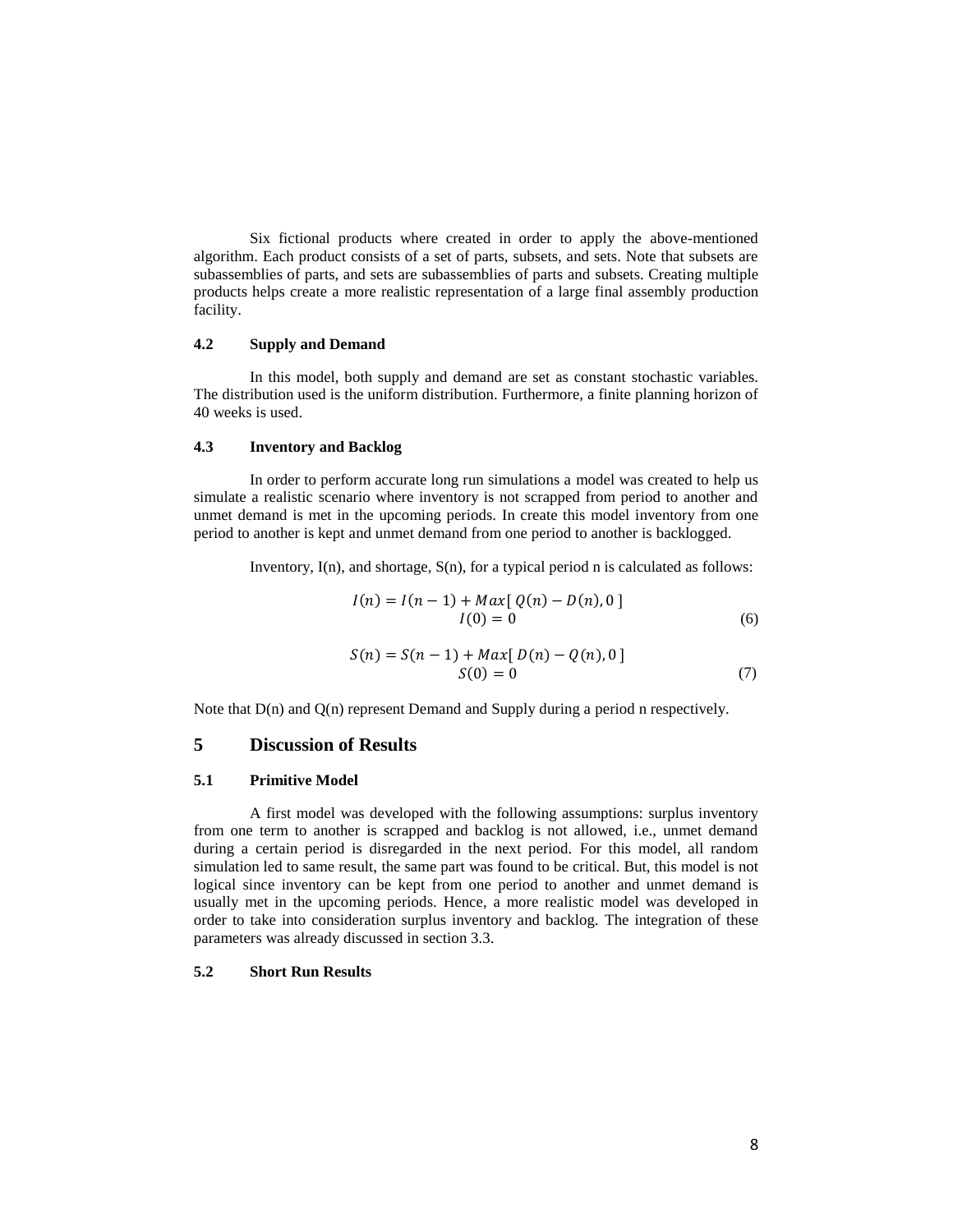After embedding surplus inventory and backlog in the model, short run simulation were run based on a 40-week horizon, and then long run results were calculated. The long run results were based on a series of 10 short runs.

Many short run simulations were run, and every time a different part was found to be critical. This randomization was boosted by the introduction of the 2 assumptions discussed above. 5 runs are documented in the table below. For the first run, part N was the most critical, for the second and fourth run, part D was the most critical, and followed by part A. And for the third and fifth runs, Part A was the most critical followed by part D. this can be explained by the probabilistic distributions used to represent both supply and demand and their involvement in the calculation of the Product Index PI (section 3.5). The short run simulations did not provide definitive results so the long-term model was though of and put in place to see if a more consistent results could be obtained.

| Part         | Run 1      | Run <sub>2</sub> | Run <sub>3</sub> | Run 4      | Run 5      | <b>Long Run</b> |
|--------------|------------|------------------|------------------|------------|------------|-----------------|
| Set 1        | 0.00377075 | 0.01551306       | 0.00278513       | 0.01262664 | 0.00974517 | 0.00762882      |
| Set 2        | 0.01476691 | 0.00870292       | 0.00638843       | 0.01012183 | 0.01360051 | 0.01741808      |
| Set 6        | 0.0147669  | 0.0004902        | 0.00369514       | $\Omega$   | 0.01181458 | 0.00638000      |
| Set 7        | 0.0147669  | 0.0004902        | 0.00369514       | $\Omega$   | 0.01181458 | 0.00638000      |
| Subset1      | 0.0037707  | 0.0155130        | 0.00547842       | 0.01473918 | 0.01065167 | 0.01095505      |
| A            | 0.0336402  | 0.0340810        | 0.02179057       | 0.03309916 | 0.03720555 | 0.04400146      |
| B            | 0.0037707  | 0.0237257        | 0.00278513       | 0.02063593 | 0.01062458 | 0.01534066      |
| D            | 0.0223084  | 0.0479417        | 0.01465198       | 0.04549695 | 0.03487678 | 0.04371381      |
| E            | 0.0037707  | 0.0155130        | 0.00547842       | 0.01473918 | 0.01065167 | 0.01095505      |
| F            | 0.0076533  | 0.0314087        | 0.00763605       | 0.02532956 | 0.01957679 | 0.01576854      |
| G            | 0.0147669  | 0.0087029        | 0.00908172       | 0.01223438 | 0.01450702 | 0.02074432      |
| $\bf H$      | 0.0148787  | 0.0090855        | 0.00845421       | 0.01019812 | 0.01368696 | 0.01792899      |
| $\mathbf{J}$ | 0.0147669  | 0.0087029        | 0.00369514       | 0.00800929 | 0.01269400 | 0.01409185      |
| L            | 0.0148787  | 0.0008728        | 0.00576092       | 7.63E-05   | 0.01190104 | 0.00689090      |
| M            | 0.0334164  | 0.0168612        | 0.00954791       | 0.0105903  | 0.0325542  | 0.01757349      |
| N            | 0.0443007  | 0.0014706        | 0.01108543       | $\Omega$   | 0.03544376 | 0.019140008     |
| $\mathbf 0$  | 0.0223084  | 0.03151636       | 0.00387883       | 0.02102819 | 0.02949191 | 0.01498517      |

**Table 1.** Global Compound Index Calculation

#### **5.3 Long Run Results**

In order to develop the long run results, ten short run simulations were run and a weighted average of the CGI for every part was calculated. This procedure was repeated three times, and the same part was found to be critical. This shows that regardless of the variations on the short term, on the long term, the same part will be critical. Table 1 shows that the most critical part on the long run is A followed by the part D. The long run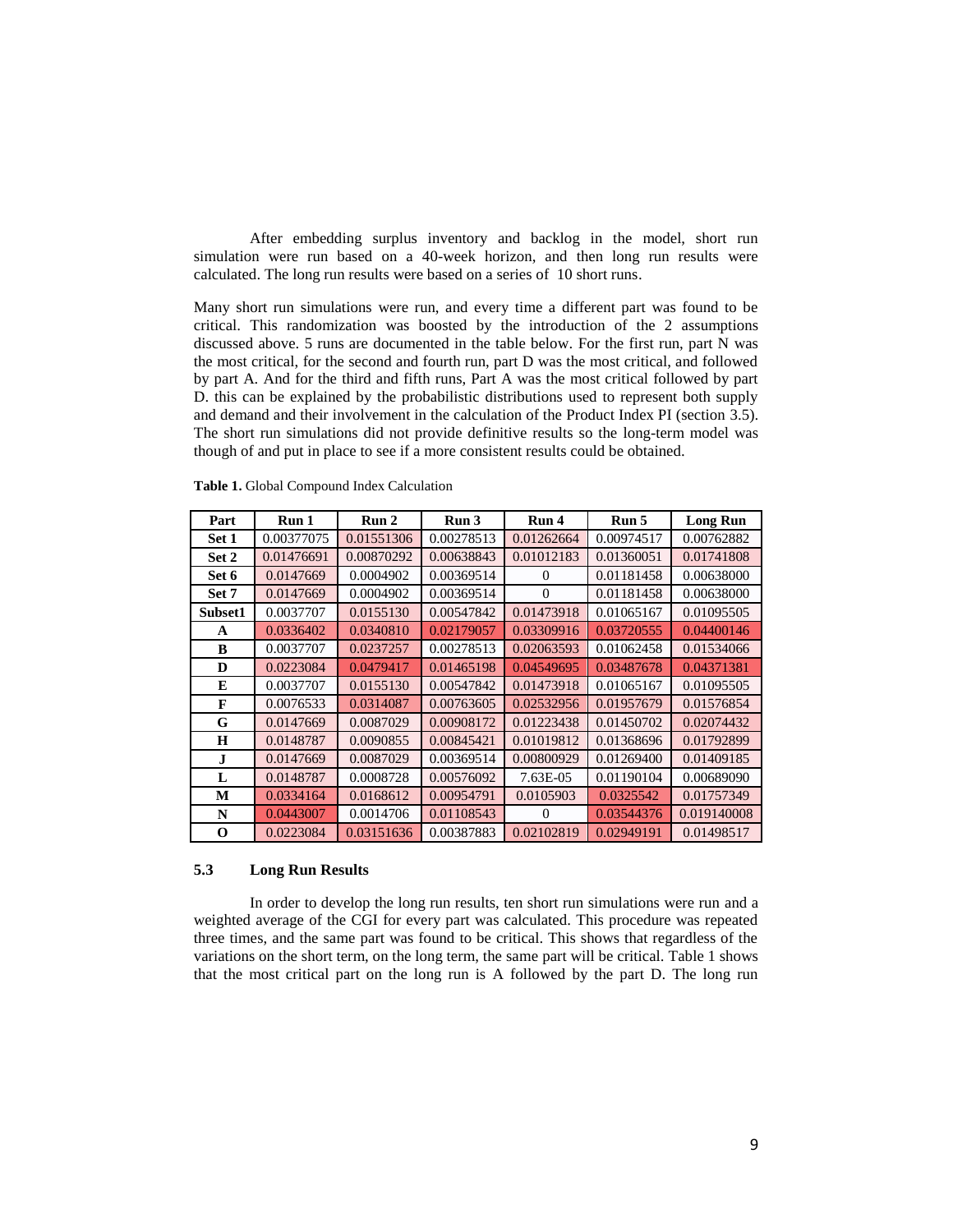simulation amortized the effect of the stochastic distribution of the demand and supply leading to one part being critical on the long run.

#### **5.4 Pareto Analysis**

Ideally, managment wants to focus its attention on fixing the most important problems. But how do they decide which problems they need to deal with first? Pareto Analysis helps prioritize the most critical parts by finding the 20 percent of parts that generate 80 percent of the criticality.

In this simulation, 80 percent of the criticality is caused by more than 20 percent of the parts (figures 2 and 3), thus violating the 80/20 rule. Pareto charts are extremely useful for analyzing what problems need attention first because the taller bars on the chart, clearly illustrate which parts have the greatest cumulative effect on a given system.



**Fig. 4.** Random Short Run Pareto Chart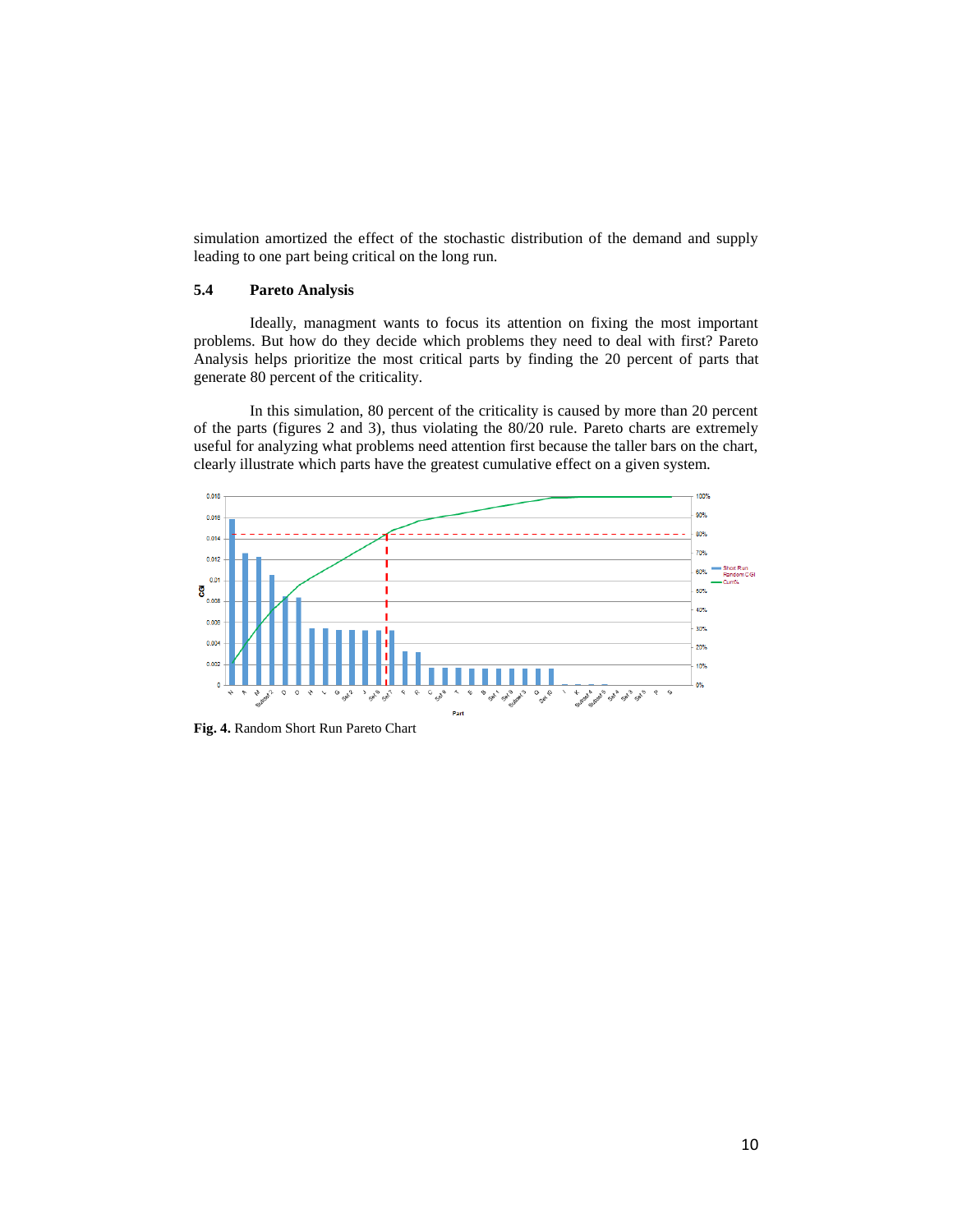

**Fig. 5.** Long Run Pareto Chart

### **6 Industry Significance**

Our next step is to create a program that optimizes inventory management by identifying the criticality of parts to a company's production. The program will allow a company to insert data from their production line and the most important parts will then be determined using a part criticality algorithm. These parts will then be given priority in the pre-existing inventory management system.

The long-term goal for this project will be to create a wiki-like database for local manufacturers that can create parts used in the aerospace industry. Many large companies such as Boeing outsource many of the parts that go into their planes first from outside the USA and second from outside of South Carolina. Therefore, if a part is defective there are long shipping times and delays that may occur. Determining both the criticality of the parts used on the assembly line and the parts in the products delivered could help reduce these issues because local manufacturers could be identified in order to get the part quickly. This would be a part of the actions taken in order to help engage local suppliers in the advancement of the aerospace market in South Carolina. The figure below shows the breakdown of the Boeing 787 airplane along with the origin of each part.

The figure below shows the breakdown and origin of major parts of the Boeing 787 manufactured in Charleston, SC.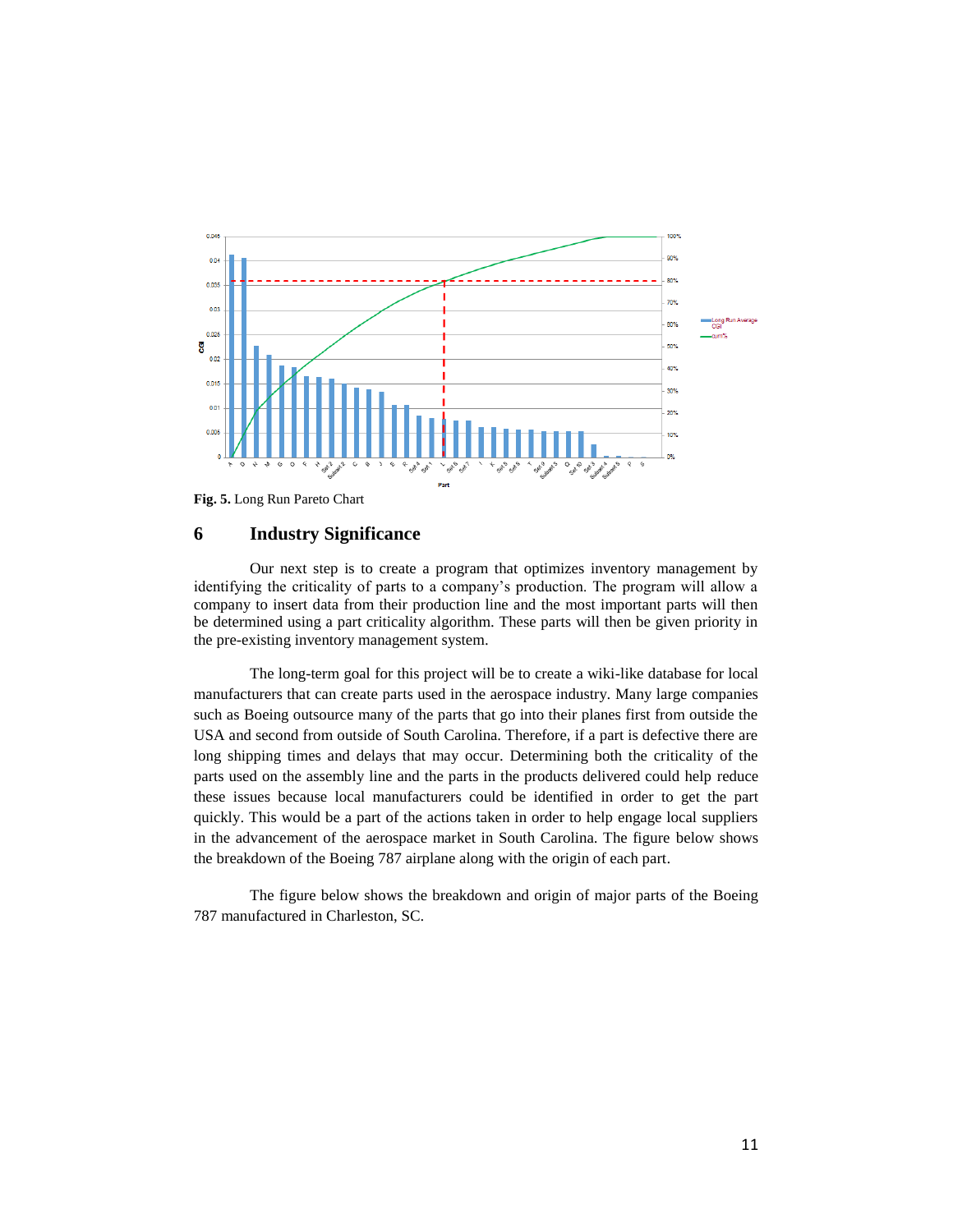



 $\overline{a}$ 



The below image shows the spread of first tier suppliers hired by Boeing.



**Fig. 7.** Countries Supplying Parts for Boeing Charleston

 $^1$  Boeing 787 Dreamliner structure: parts from around the globe. Retrieved May 10, 2017, fro[m http://www.aeronewstv.com/en/industry/commercial-aviation/3707-boeing-787](http://www.aeronewstv.com/en/industry/commercial-aviation/3707-boeing-787-dreamliner-structure-parts-from-around-the-globe.html) [dreamliner-structure-parts-from-around-the-globe.html](http://www.aeronewstv.com/en/industry/commercial-aviation/3707-boeing-787-dreamliner-structure-parts-from-around-the-globe.html)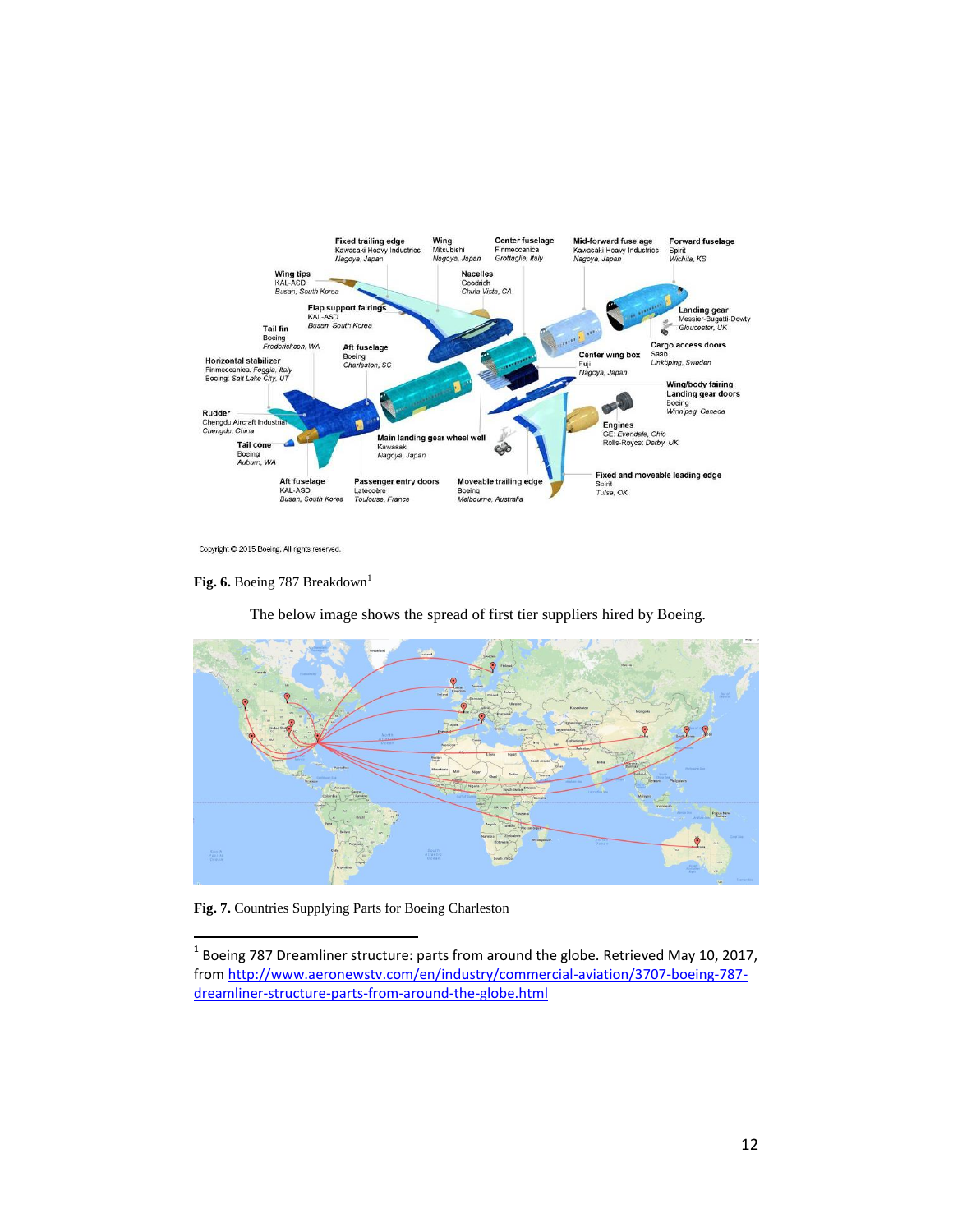Figure 6 shows the available aerospace related companies in South Carolina. These companies can be beneficial for Boeing since they are close to the plant in Charleston leading to easier cooperation and less variability.



Fig. 8. Potential Aerospace Suppliers in South Carolina<sup>2</sup>

Our goal is to create a multi-echelon cooperative supply chain network within South Carolina in order to increase the involvement of local aerospace related companies in the manufacturing of the Dreamliner and hence decreasing the criticality among the parts since suppliers will be more within reach.

# **7 Conclusion**

In this paper, we determined the Part Criticality defined as Compound Global Index. This index defined part criticality by utilizing the interdependence of different parts as well as backorder and surplus quantities. A set of simple products having common parts was employed in order to validate the algorithm. Results showed that on the short term, criticality might vary form one term to another. This is mainly caused by the

 2 South Carolina Department of Commerce